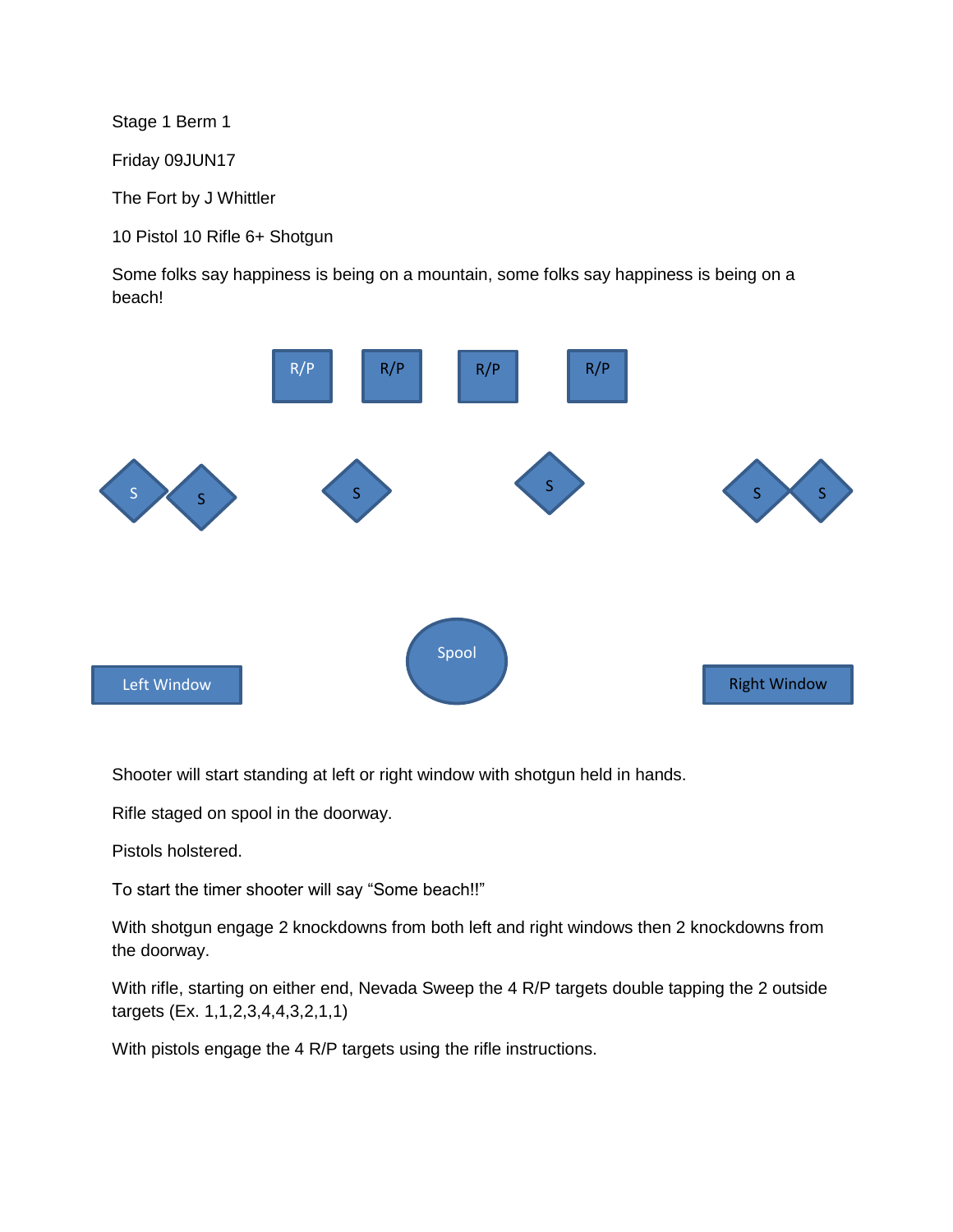Stage 2 Berm 2

Friday 09JUN17

The Mine by J Whittler

10 Pistol 10 Rifle 4+ Shotgun

"You load 16 tons of number 9 coal and what do you get? Another day older and deeper in debt.

St. Peter don't ya call me cause I can't go, I owe my soul to the company store!"



Shooter will start standing with rifle in hand on the gravel with at least one boot heel touching the floor of the mine.

Shotgun staged on either left or right spool.

Pistols holstered.

To start the timer shooter will say "I dig this place!"

With rifle Lawrence Welk Sweep the R/P 1 and R/P 2 either direction (Ex. 1,2,2,1,1,1,2,2,2,2) and make rifle safe on a spool.

With pistols engage the 2 R/P targets using the rifle instructions.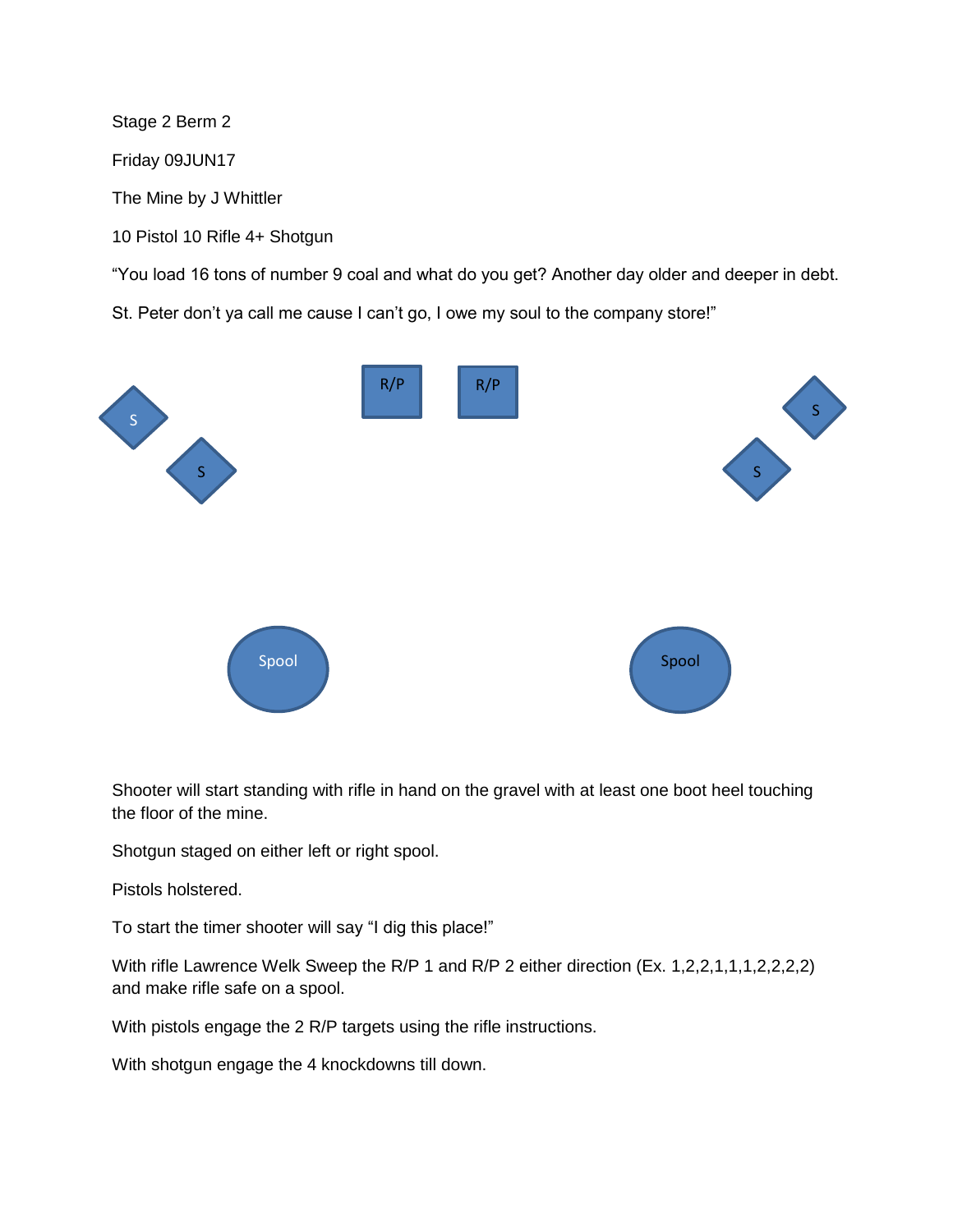Stage 3 Berm 3 Friday 09JUN17 The Saloon by Doc Wiskey





Shooter will start standing at any of the 3 positions with hands on hat.

Rifle and shotgun staged anywhere safely.

Pistols holstered.

Shooter must use all 3 positions and use guns in any order but rifle must not be used last.

With rifle engage each plate rack target once each then dump 5 rounds on the stationary rifle target.

With pistol dump 5 rounds on left stationary pistol target from left window and 5 rounds on the right stationary pistol target from the right window.

With shotgun engage the 4 knockdowns till down.

When all other shooting is complete shooter may make up any standing plate rack targets by engaging the rifle stationary target with 1 shotgun round per standing plate rack target. The stationary target need not be hit with shotgun.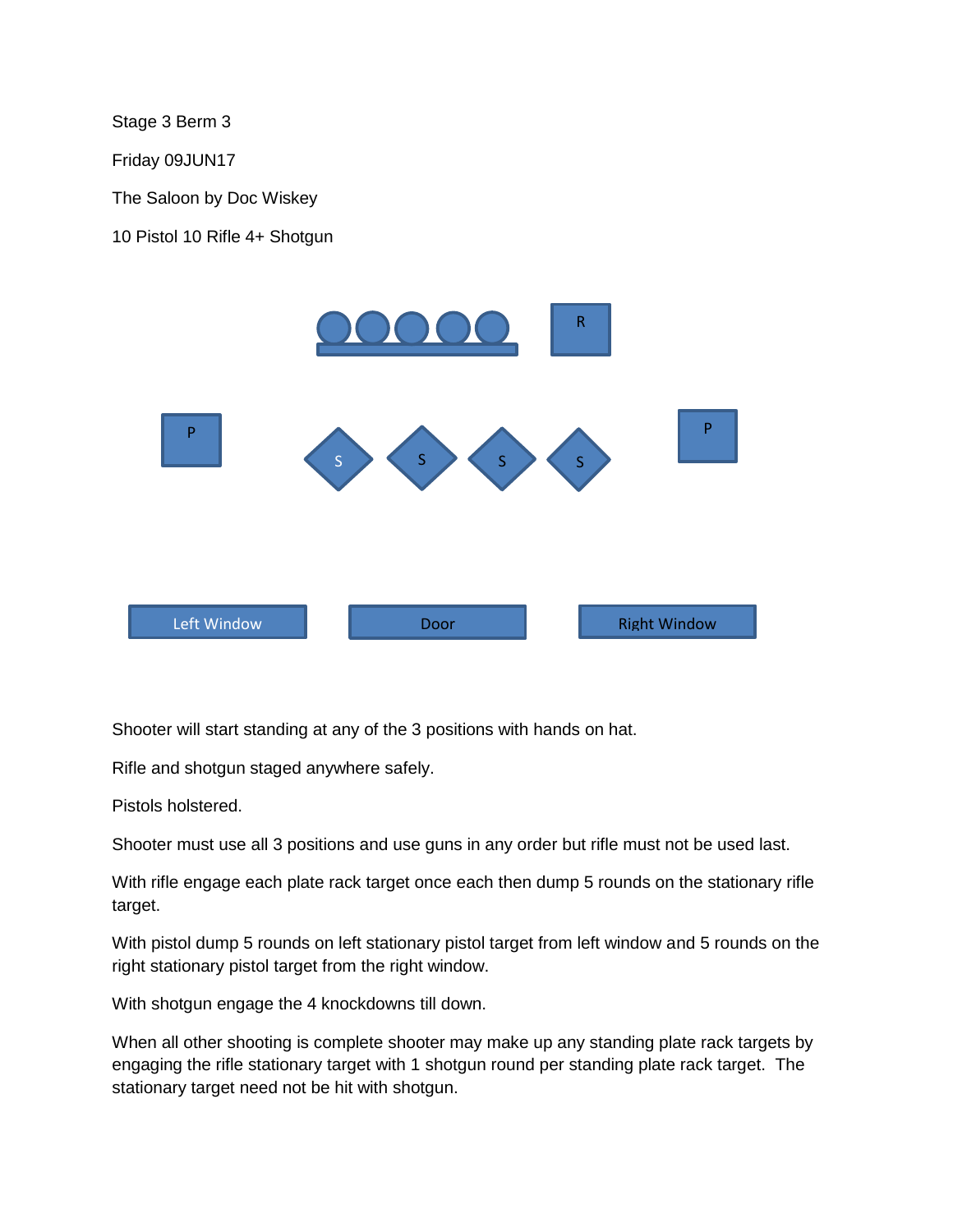Stage 4 Berm 5

Friday 09JUN17

The Train by Doc Wiskey

10 Pistol 10 Rifle 4+ Shotgun



Shooter will start standing at any of the 3 positions with rifle at port arms.

Shotgun staged anywhere safely.

Pistols holstered.

Shooter may use 1, 2, or all 3 positions.

With rifle double tap Nevada Sweep the 3 rifle targets starting on either end.

With pistols double tap Nevada Sweep the 3 pistol targets starting on either end.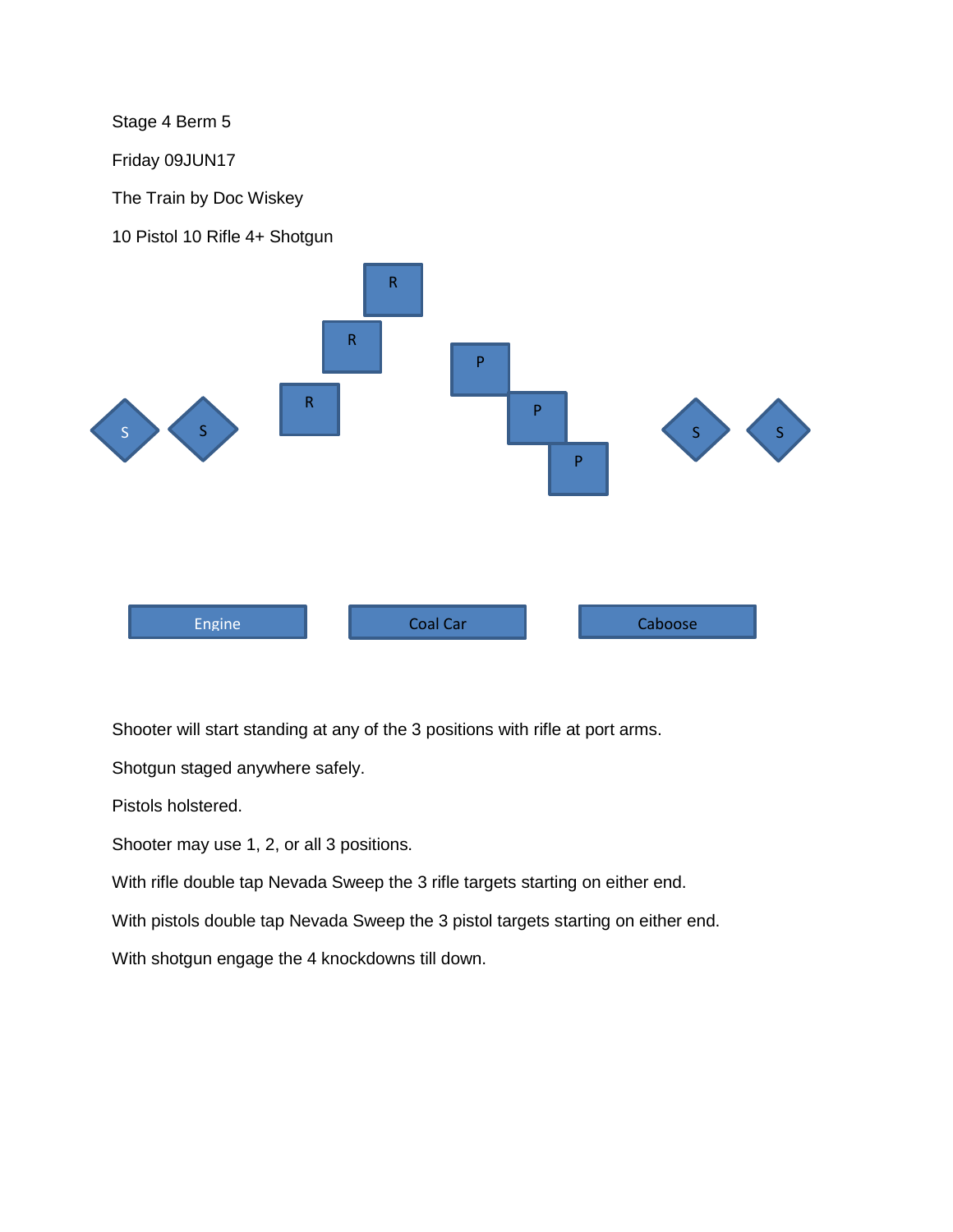Stage 5 Berm 6

Friday 09JUN17

The Livery by Bulldog Ric

10 Pistol 8 Rifle 3 Shotgun



Shooter will start standing at any of the 3 positions hands on shelf or table.

Rifle and shotgun staged anywhere safely.

Pistols holstered.

At the beep using all guns as needed engage the 3 targets 7 times each in any order.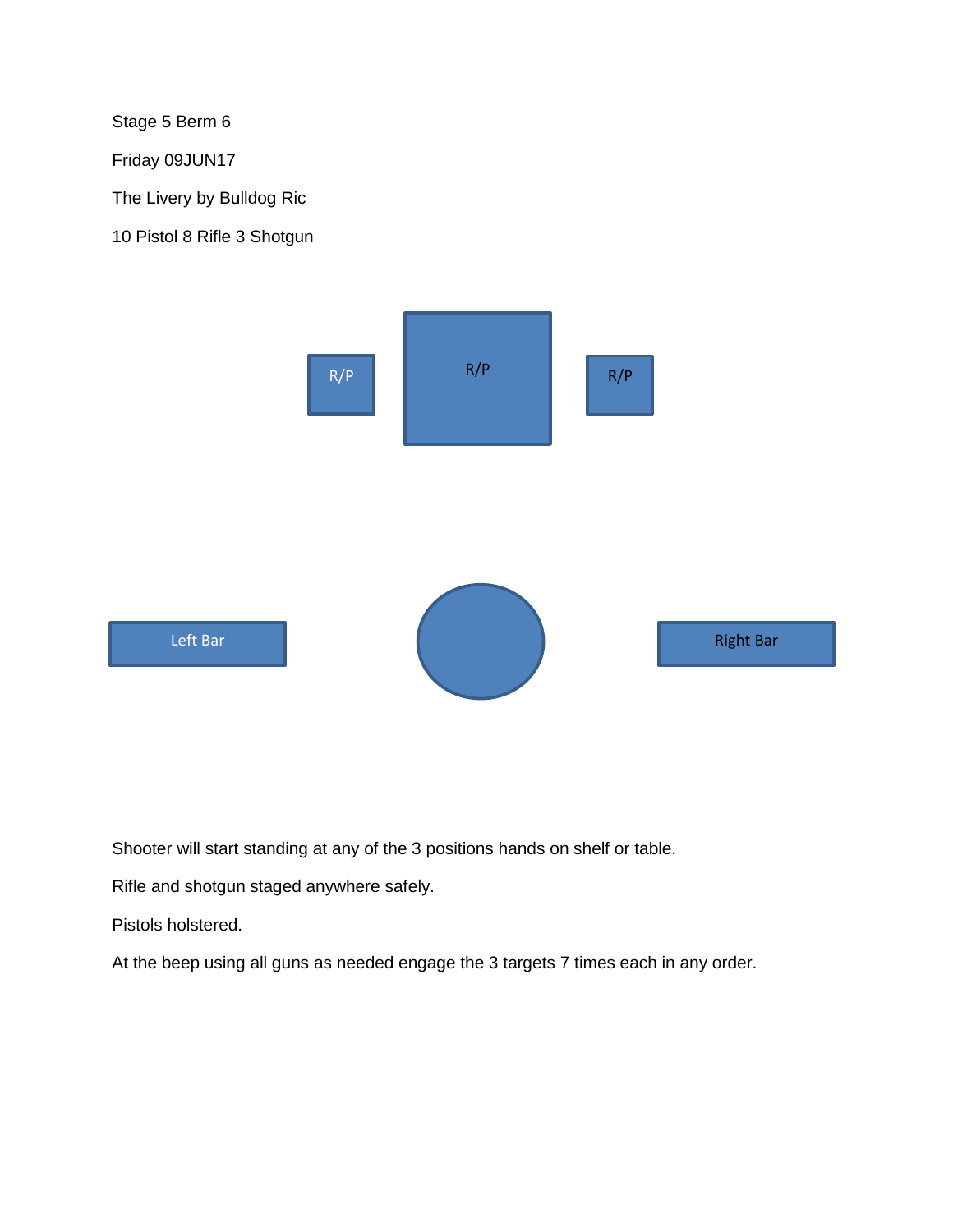Stage 6 Berm 7

Friday 09JUN17

Lulu's by Bulldog Ric

10 Pistol 10 Rifle 4 + Shotgun



Shooter will start standing at position of choice hands at low surrender. Gun order is shooters choice, must use all 3 positions.

Rifle and shotgun staged anywhere safely.

Pistols holstered.

If with pistols engage the 5 pistol targets in the following sequence 1,1,2,3,3,3,3,4,5,5 starting on either end.

If with rifle engage the 5 rifle targets using pistol instructions.

If with shotgun engage the 4 knockdowns.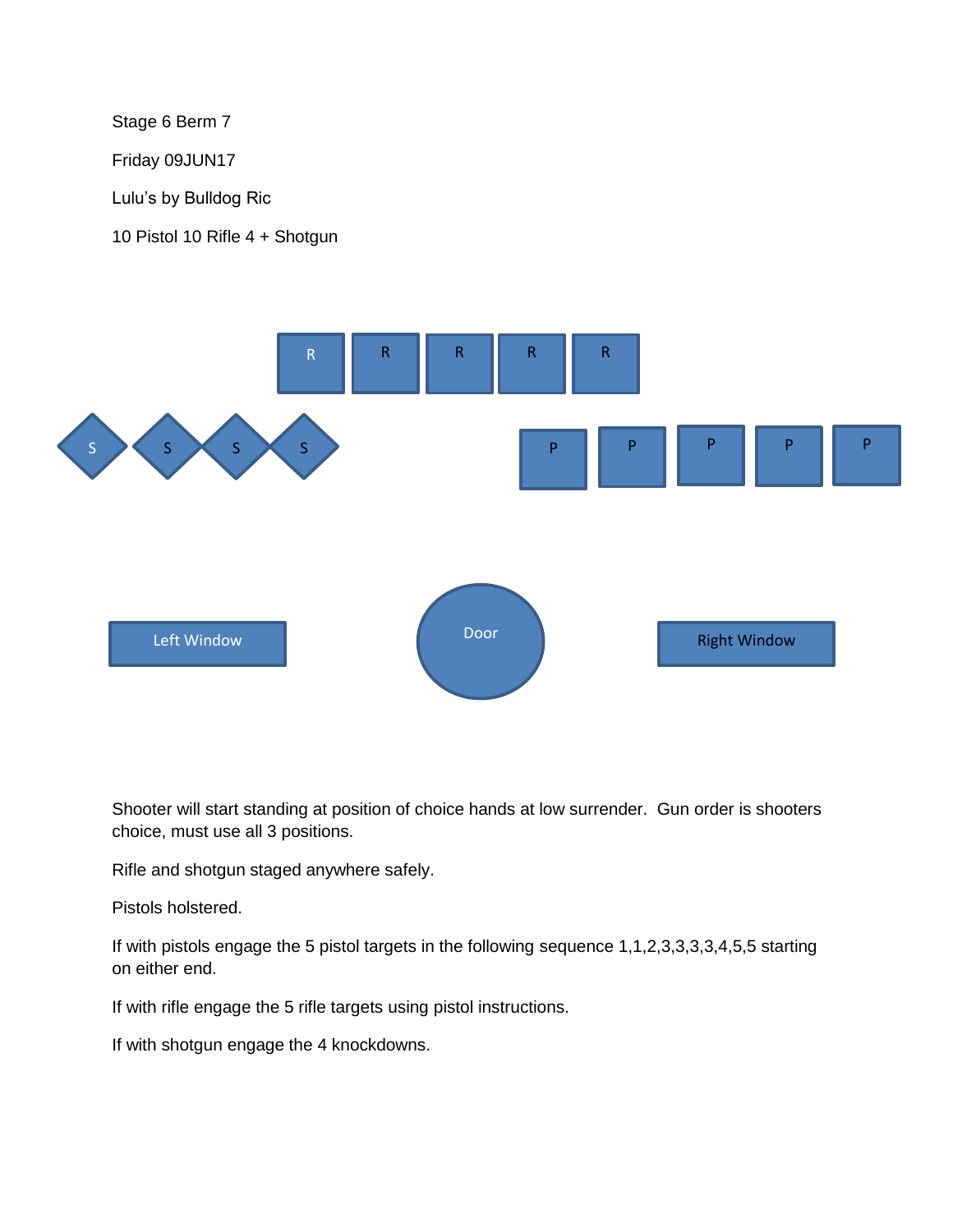Stage 7 Berm 1

Saturday 10JUN17

The Fort

10 Pistol 10 Rifle 6+ Shotgun

These mountains are Colorado High!



Shooter will start standing in the doorway with rifle held at the ready.

Shotgun staged on either left or right window shelf.

Pistols holstered.

To start the timer shooter will say "I can climb this??"

With rifle triple tap the 2 outside R/P targets then single tap the 2 inside R/P targets and the 2 outside R/P targets (Ex. 1,1,1,4,4,4,3,2,1,4).

With pistols engage the 4 R/P targets using the rifle instructions.

With shotgun engage the 6 knockdowns using all 3 positions: left window, right window and spool.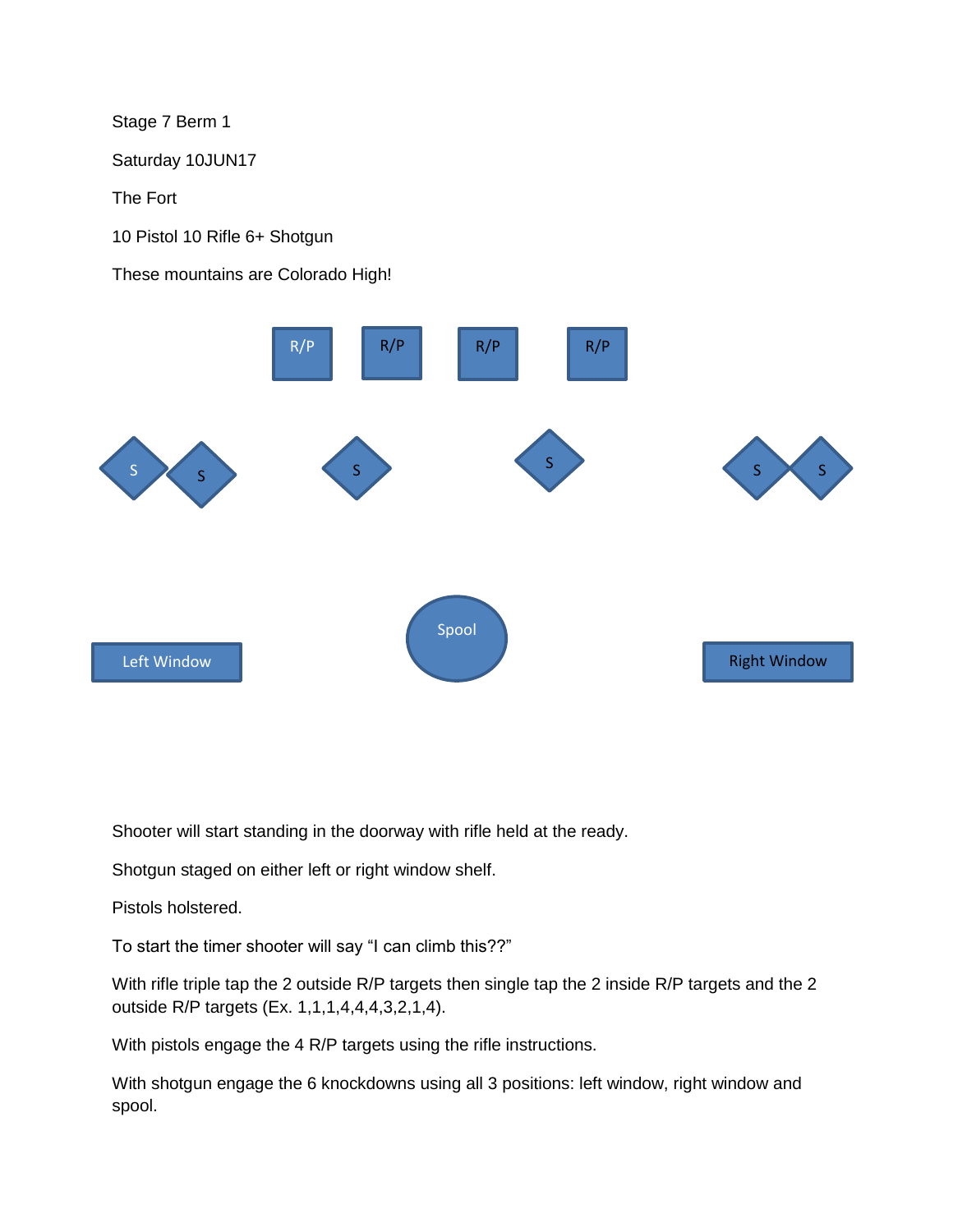Stage 8 Berm 2

Saturday 10JUN17

The Mine by J Whittler

10 Pistol 10 Rifle 4+ Shotgun

"Was born one morning when the sun didn't shine, picked up my shovel and walked to the mine. Loaded 16 tons of number 9 coal, straw boss said well bless my soul".



Shooter will start standing just off the mine floor with rifle held at port arms.

Shotgun staged on either left or right spool.

Pistols holstered.

To start the timer shooter will say "Well bless my soul!"

With rifle Miner Sweep the R/P targets either direction by triple tap sweeping the 3 targets then center tapping the center target (Ex. 1,1,1,2,2,2,3,3,3,2) and make rifle safe on a spool.

Shooter may use either pistol or shotgun next.

With pistols engage the R/P targets using the rifle instructions.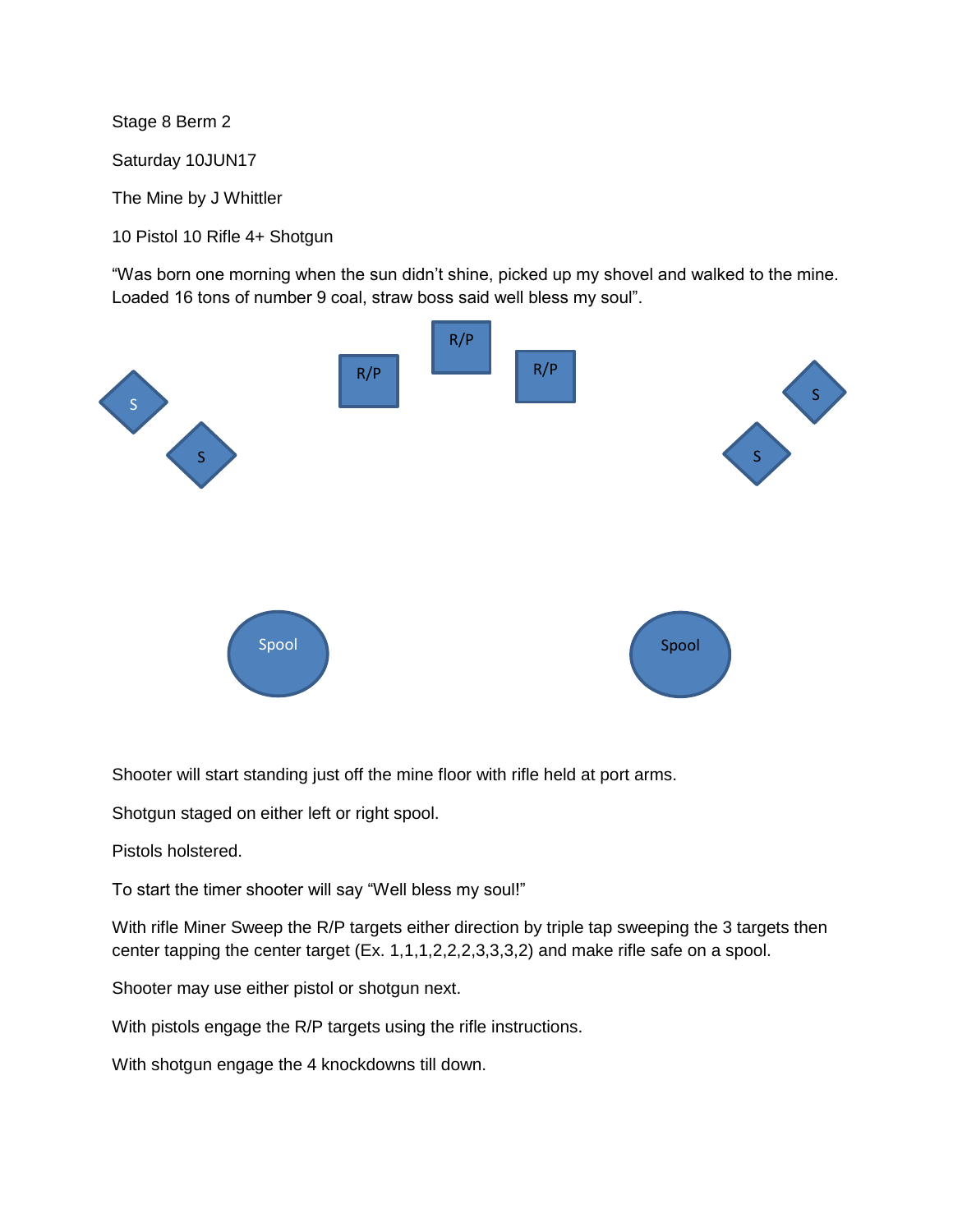

Shooter will start standing at any of the 3 positions with hands on hat.

Rifle and shotgun staged anywhere safely.

Pistols holstered.

Shooter must use all 3 positions and use guns in any order but rifle must not be used last.

With rifle engage each plate rack target once each then Nevada Sweep the 3 stationary rifle targets starting on either end.

With pistol dump 5 rounds on left stationary pistol target from left window and 5 rounds on the right stationary pistol target from the right window starting on either side.

With shotgun engage the 4 knockdowns till down.

When all other shooting is complete shooter may make up any standing plate rack targets by engaging the rifle stationary target with 1 shotgun round per standing plate rack target. The stationary target need not be hit with shotgun.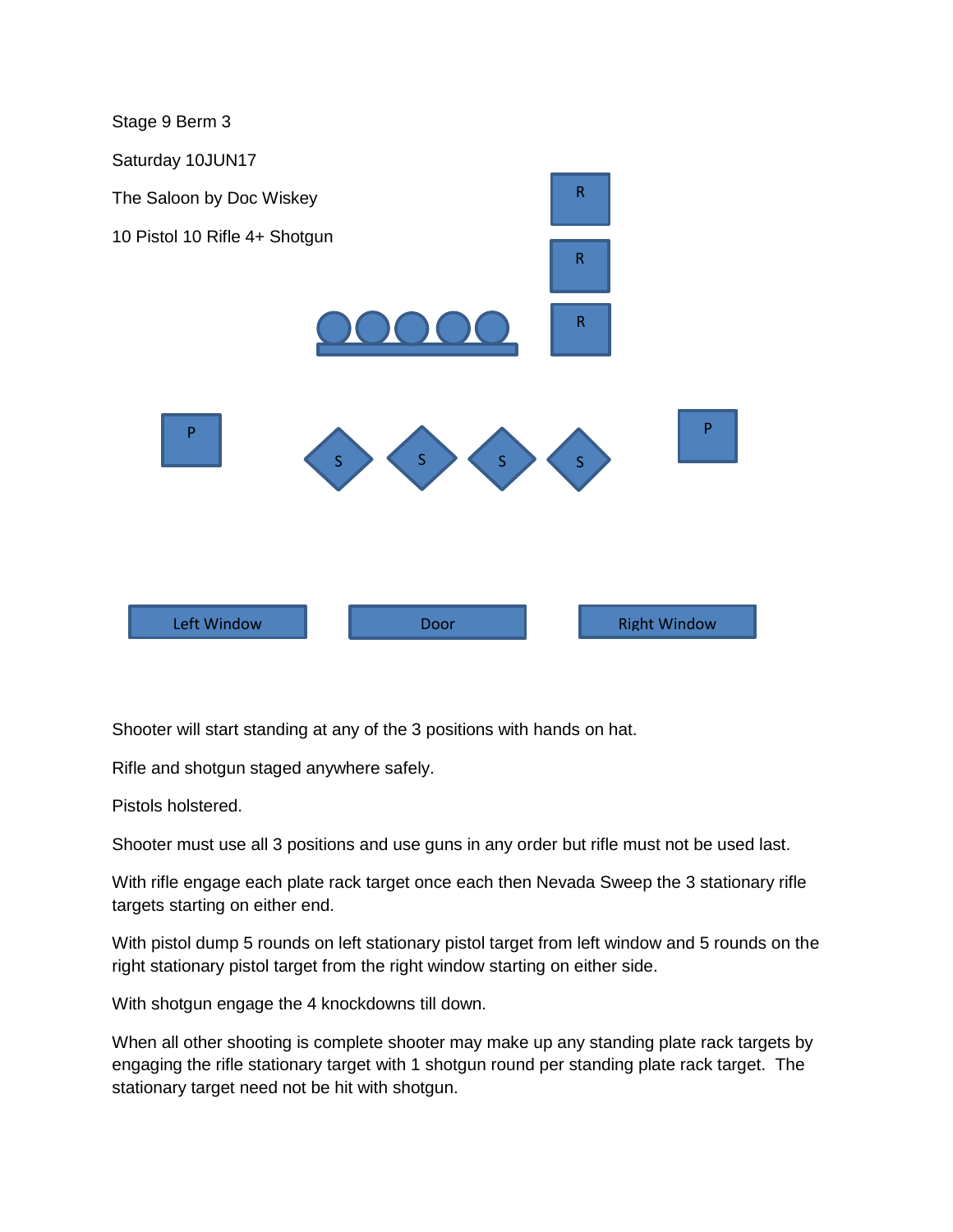Stage 10 Berm 5

Saturday 10JUN17

The Train by Doc Wiskey

10 Pistol 10 Rifle 4+ Shotgun



Shooter will start standing at any of the 3 positions with hand or hands on pistol or pistols.

Rifle and shotgun staged anywhere safely.

Pistols holstered.

Shooter may use 1, 2, or all 3 positions and use guns in any order but rifle must not be last.

With pistols engage the 6 targets as follows; outside, other outside, inside, other inside, center, other center, inside, other inside, outside other outside. You may start on left or right side.

With rifle engage the 6 targets using the pistol instructions.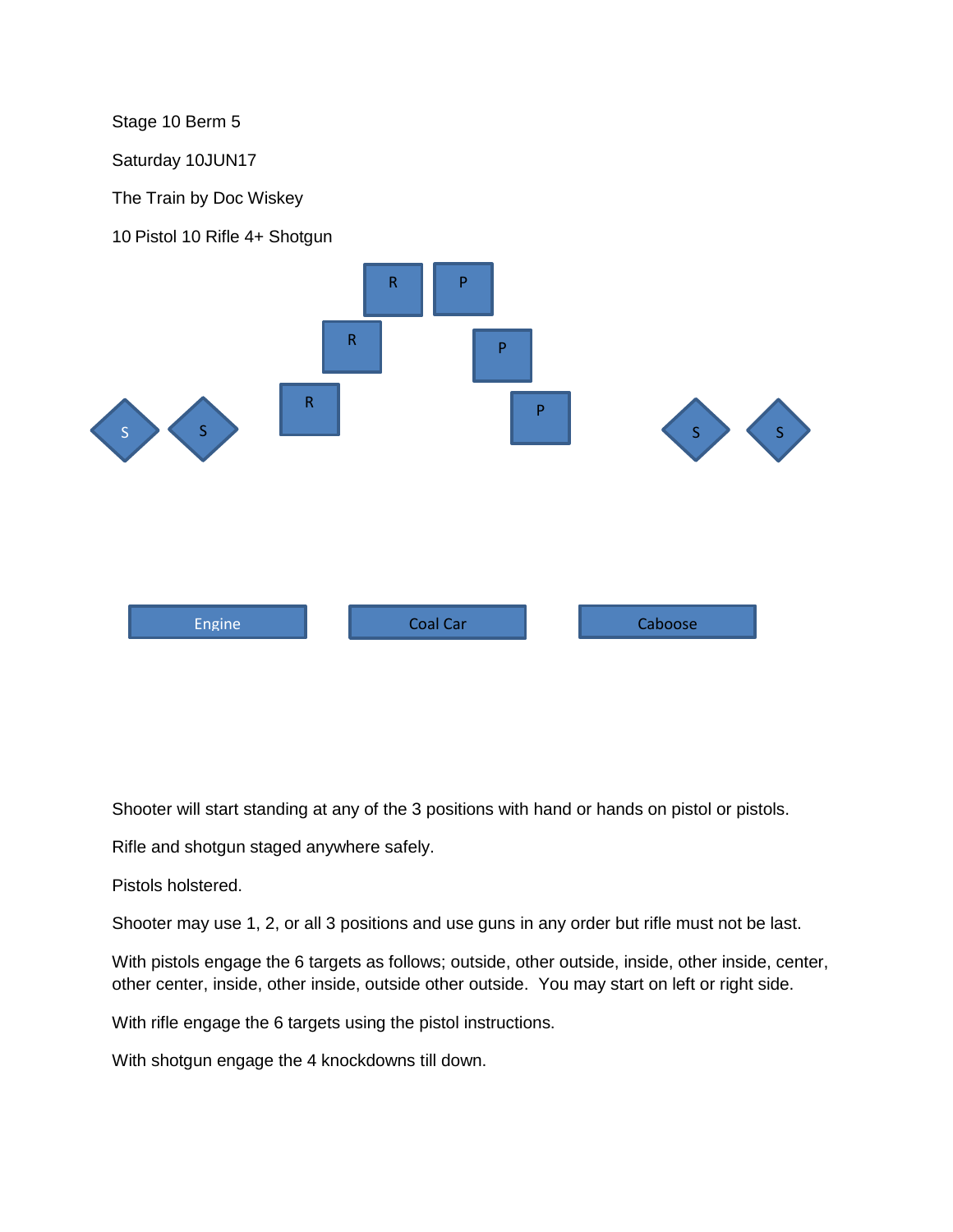Stage 11 Berm 6

Saturday 10JUN17

The Livery by Bulldog Ric

10 Pistol 10 Rifle plus 1 reload



Shooter will start standing at any of the 3 positions at SASS default. Gun order is shooters choice.

Rifle staged anywhere safely.

Pistols holstered.

At the beep using all guns and reload as needed engage the 4 targets in a 1-7-7-6 sweep round count in any order (ex. 1,2,2,2,2,2,2,2,3,3,3,3,3,3,3,4,4,4,4,4,4).